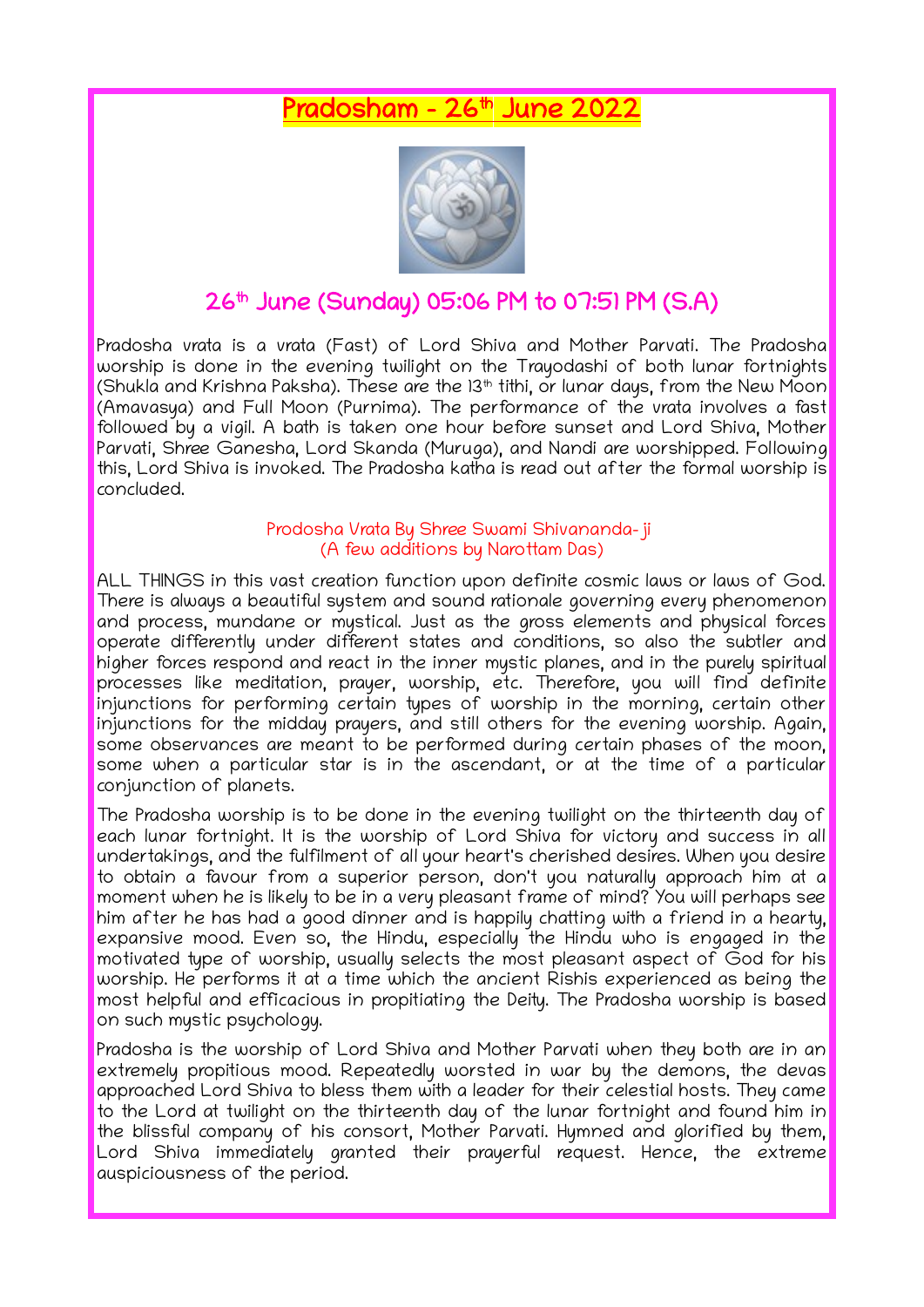The Skanda Purana relates how Sandilya Muni prescribed this Vrata to a certain Brahmin lady. She came to the sage with two boys, her son, Suchivrata, and an orphan prince, Dharmagupta, whose father was slain in battle and the kingdom overrun by enemies.

Acting upon the advice of the sage, the woman and the boys performed the Vrata with great devotion. After four months, that is, in the eighth Pradosha, Suchivrata obtained a pot of nectar and drank the divine ambrosia. Prince Dharmagupta won the hand of a celestial princess and, as ordered by Lord Shiva, with the help of the celestial king himself, his enemies were slain and his kingdom restored to him. Then Dharmagupta attained the Lord's supreme abode. So easily, and yet so greatly is the Lord of Kailash pleased by this Vrata.

One who takes this Vrata fasts on that day, and keeps vigil at night after the fast is over. Bathing an hour before sunset, the worshipper first performs a preliminary worship of Lord Shiva, together with all the others of His divine family, namely, Parvati, Ganesha, Skanda and Nandi. After the worship (offer incense, lamp and flowers. Offer these items seven times in a clockwise direction around Lord Shiva and family. Then offer kheer (sweet rice). Now Lord Shiva is invoked, take a betel leaf, betel nut, rice, a 5c coin and flower petals and pray to Lord Shiva (with the mantra – Om shiva bhagavaan aavaahayaamee sthapayamee" in the special kalasha (lota/clay pot) placed on a square *mandala* with a lotus drawn in it (optional if you can draw the lotus) and spread over with *darbha (kusha)* grass. Pray to Lord Shiva asking Lord Shiva to please enter in the lota/chumbhu/clay pot and accept your prayers.

The puja proper. Now chant the following:

1) Om swagatam su swagatam - Om Shiva-ye namah

(Swagatam means O Lord Shiva I welcome you.)

Then offer flower or flower petals. (Pushpam)

2) Om idam pushpam – Om Shiva-ye namah

Then offer incense (Dhoopam)

3) Om tato dhoopam aghraa-payaami – Om Shiva-ye namah

Then offer lamp (Deepam)

4) Om prat-yaksha deepam darshayaami – Om Shiva-ye namah

You offer the above items by turning the items seven times around the Kalash.

5) Om naivedyam samar-payaami – Om Shiva-ye namah

(Offer cut fruit - Naivedyam = food)

6) Offer prayers for forgiveness

Om yaani kaani cha paapaani janmaantara kritaanee cha, taani sarvaani vinashyanti pradakshinaa pade pade //

Then offer your personal prayers to Lord Shiva and his family. Ask Lord Shiva and his family for whatever you desire and they being so merciful will grant what you desire. But be careful what you desire for...

After the formal worship has been completed, a Pradosha katha is read (which is provided below) and heard by the devotees. This is followed by the recitation of the Maha Mrityunjaya Mantra 108 times. In the end the sacred *kalasha* water is partaken of. the sacred ash is applied to the forehead, and the water which was used to bathe the Lord, is drunk. A gift of a pot, a cloth and an image of the Lord is given to a Brahmin to conclude the worship (this is optional tho).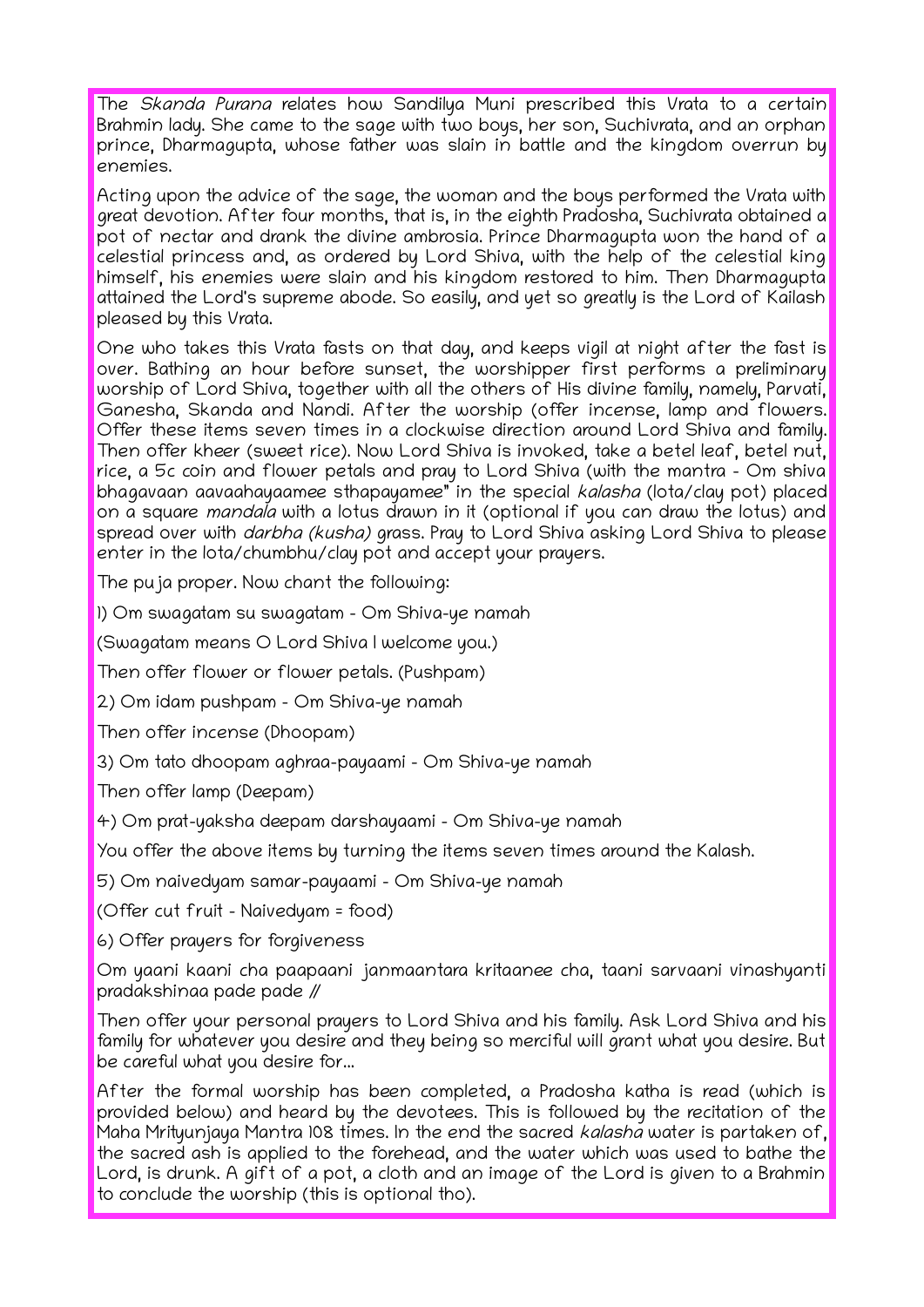A very important point to be remembered in this connection is that during this auspicious period all the hosts of celestial beings and devas come down from the heavens and attend the worship in their subtle forms. This adds immensely to the sanctity of the worship.

This Vrata is highly lauded by our scriptures and is of very great sanctity and importance to worshippers of Lord Shiva. The mere sight of the Deity in a temple during this period will destroy all sins and bestow bountiful blessings and Grace upon the fortunate beholder. Even a single bael leaf offered to the Lord at this unique, auspicious moment equals a hundred Mahapujas. It is usual to have special additional lights in the shrine during the Pradosha. To light even a single wick at this juncture is highly meritorious and productive of untold benefits, spiritual as well as material. Most fortunate and blessed is the person who performs the Pradosha Vrata, for upon him Lord Shiva showers His choicest Grace and blessings in a very short time.

On the thirteenth lunar day nature assists the worshipper in waking up from his mental deep sleep. The Yogi who practises his Yoga on the Pradosha day gets these experiences of Lord Shiva quite readily.

If we thus analyse the rationale of our holy days, we discover that our ancients took particular care to effect a synthesis of Yoga—Karma, Jnana and Bhakti.

At the Shivananda Ashram in India, a special havan and an elaborate worship are conducted for the long life, health, success and prosperity of all. The Lord's sacred prasad is sent to devotees all over the world.

## <u>Pradosha Vrat Katha:- Srimad Bhagavatam Maha Purana 7<sup>th</sup> Canto</u>

\*\*\* (Do note that the Pradosha Vrat katha is mentioned in many Puranas but we chose the katha from the Srimad Bhagavatam Maha Purana – which is the Maha-spotless Purana.)

Srila Shukadeva Goswami Maharaja said: 'The Suras (the devas) invited the king of the snakes, Vaasuki, promising him a share and wound him around the mountain to serve as a churning rope. Thereupon commenced they in great glee with the job of trying for the nectar, o best of the Kurus. Lord Hari took him first by the head and the godly followed His example. The daitya (demon) leaders didn't like the arrangement and thought to the mature and outstanding knowledge of their study, their birth and experience: 'None of us will try the tail of the serpent because that is the inferior part'. Seeing how consequently the Daityas kept silent, smiled the Supreme Personality. He gave up the front portion and grasped with the devas the rear end. Thus settling the positions for where to hold, did they, the sons of Kashyapa [devas and demoniac], with great zeal churn to get the nectar from the ocean of milk. As they were churning sank of its weight, having no support, that hill down in the water despite of it being captured by the strong, o son of Pandu. Heavily disappointed, dried all of the beauty of their faces up as they saw how their efforts by the stronger will of God were overruled. When He saw how by divine intervention the mountain sank, expanded the Infallible Controller whose ways and powers are so inscrutable, Himself into the wondrous body of a giant tortoise, entered He the water and lifted He [Kurma] it up.

Observing it being lifted cheered up as well Sura as Asura to churn the body that as a big island on top of another one stretched out on His back for a hundred thousand yojanas. The rotating of the mountain moved by the strong arms of the sura and asura leaders, my best, was by the original tortoise who bore it on His back considered an infinitely pleasant scratching. Thereafter, to encourage them and increase their strength and vigor, entered Lord Vishnu the Asuras in the form of their own quality [that of passion], infused He the godly with divinity [the mode of goodness], and assumed He the form of ignorance with the king of the serpents. On top of the big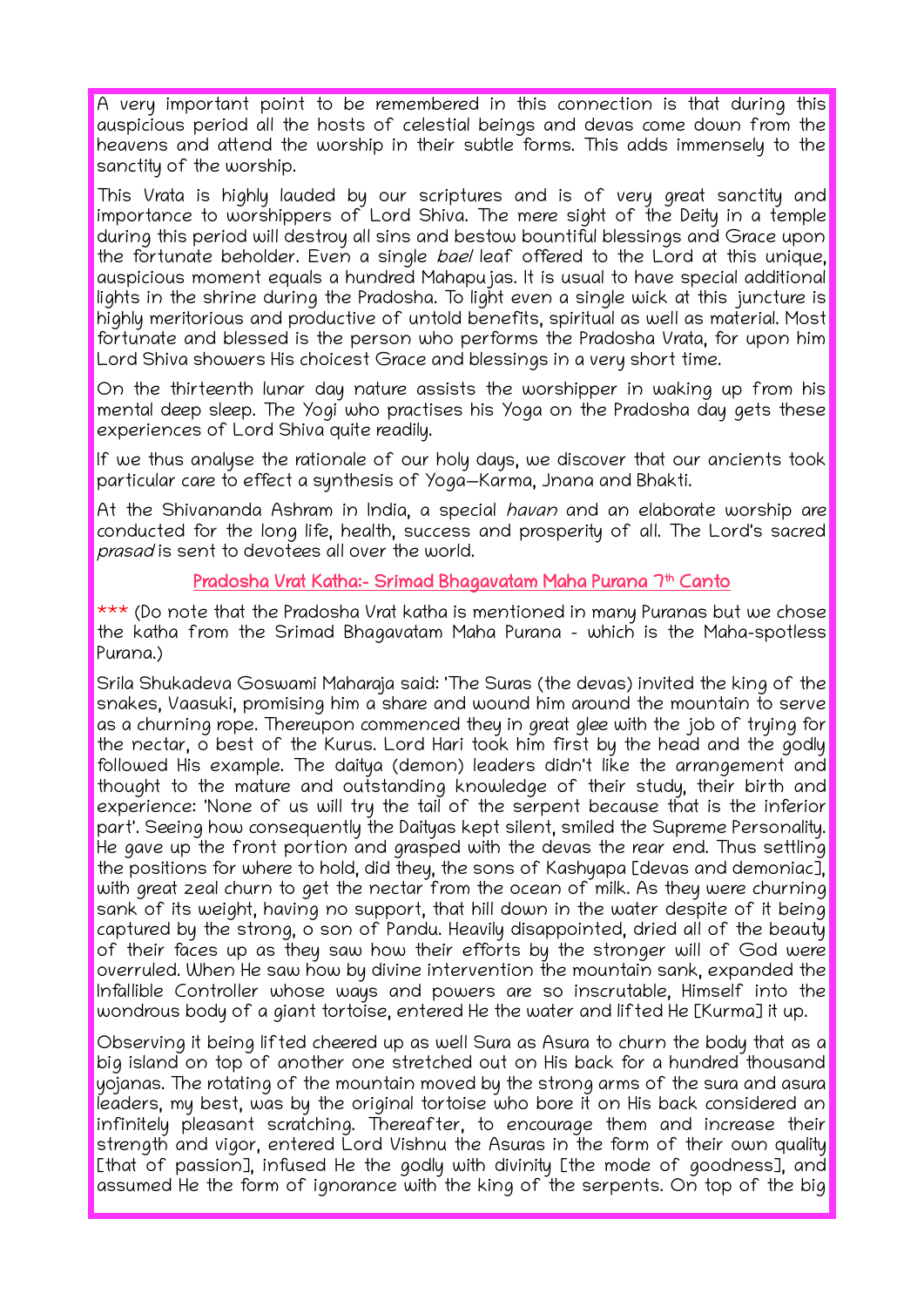mountain as another mountain grasping Mandara with one hand, exhibited He thousands of hands while from the sky Lord Brahma and Lord Shiva headed by Lord Indra offered Him prayers and showered Him with flowers.



As well as on top as below, as with themselves, with the mountain and with the rope having entered as the Supreme, was the ocean that with great strength vehemently was churned, seriously agitated by the great rock, and were all the alligators disturbed. The serpent king heavily breathing in all directions, spitted by the thousands of him fire and smoke and thus affected with the heat of his radiation the Asuras headed by Pauloma, Kaleya, Bali and Ilvala who all began to look like sarala trees scorched in a forest fire. Also the godly were affected in their luster by his fiery breath that smoked their dresses, fine garlands, armament and faces; under the direction of the Supreme Lord it then profusely rained while breezes blew clouds of vapor from the waves of the ocean. When the ocean to the best ability of the godly and Asuras was duly churned but no nectar appeared, began the Invincible One Himself to churn.

As dark as a cloud, in yellow silks, with lightning earrings on His ears, with His gleaming hair on His head disheveled, with His garland, reddish eyes and victorious arms securing the universe, churned He, after taking the snake, the churning rod for which the mountain was used and assumed He for that purpose a size as big as that of a mountain Himself. After first highly agitating all kinds of fish, sharks, snakes, all sorts of tortoises, whales, water-elephants, crocodiles and timingilas [whale-eating whales], appeared, with all the churning going on, from the ocean a very strong poison called Haalahala. That potent unbearable poison, unstoppable spreading in all directions high and low, scared all the people who together with their leaders found no rest, o my best, so that they, not being protected, sought the shelter of Lord Shiva's lotus feet. When they saw him who for the welfare of the three worlds together with his wife sat on his mountain [Kailasa], he, the best of the devas hailed by the saints who in austerity walk the path of liberation in service, offered they him their obeisances.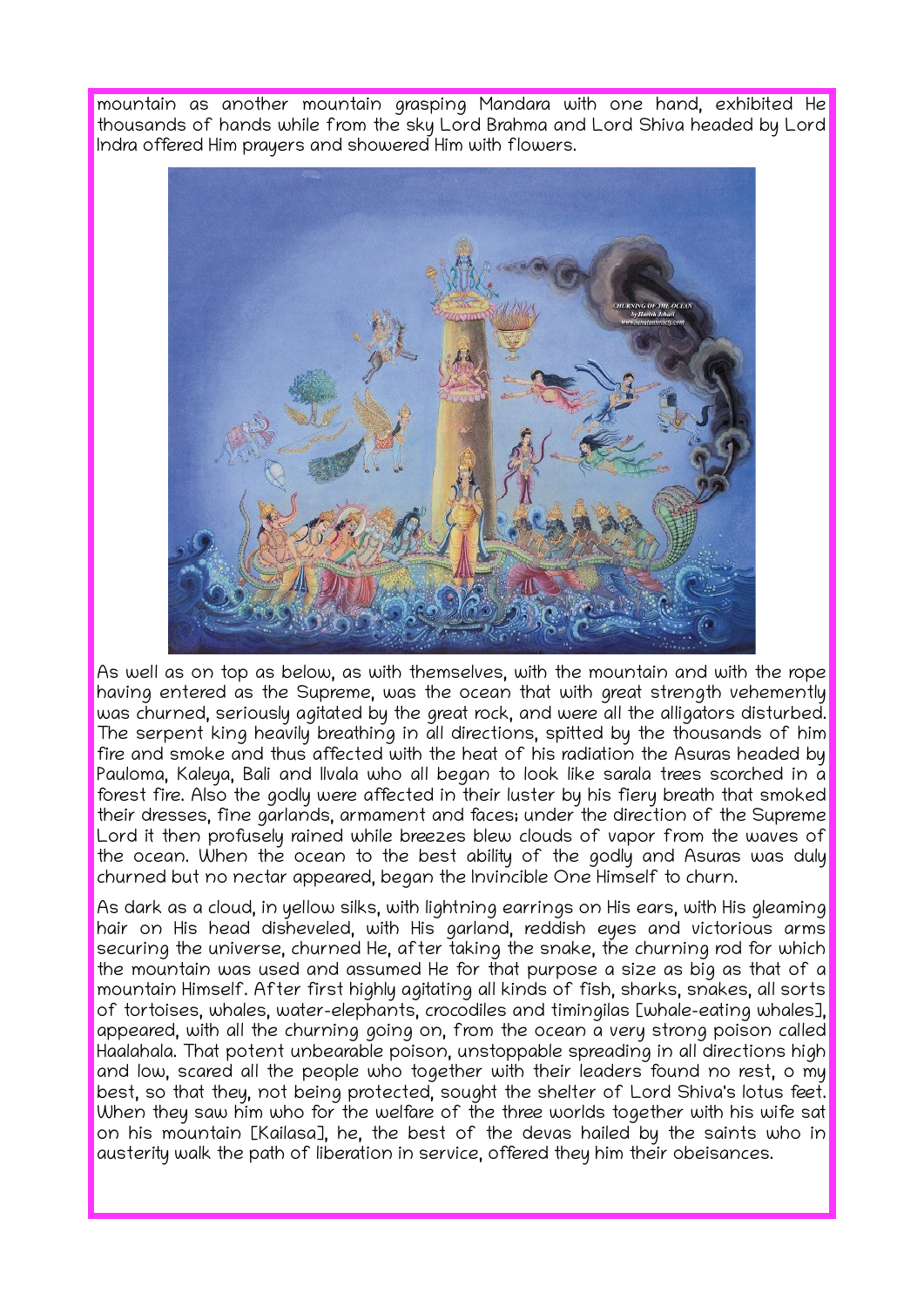The leaders of mankind said: 'O Lord of Lords, o Mahaadeva, o soul of each, o love of all, deliver us, who took to your lotus feet, from this poison burning the three worlds. You alone in the whole universe are the lord and master over bondage and liberation, you are the one we worship as persons seeking the fortune; you are the spiritual master to mitigate all distress. By the modes of matter, by your own potency, do you execute the creation, maintenance and annihilation of this material world, o mighty one, when you manifest yourself, o greatest, as Brahma, Vishnu or Shiva. You are the Brahman Supreme, the confidential of the cause and the effect of all the varieties of creation; you with all your potencies manifested are the Supersoul and the Controller of the universe. You are the source of the [spiritual, vedic] sound, the origin of the universe, the Soul, the life breath, the senses and the elements, the modes of nature and the self-realization, the eternal time, the determination and the religiousness of the truth [satya] and truthfulness [rita]; it is unto you that one utters the original syllable consisting of the three letters [A-U-M]. Fire, your mouth, represents the complete of all divine souls; the surface of the globe one does know, o love of all worlds, as your lotus feet; time is the progress of the aggregate of your devas; the directions are your ears and the controller of the waters [Varuna] is your taste. With the sky as your navel, the air as your breath, the sun globe for your eyes, the water indeed as your semen, the moon as your mind and the higher worlds, o Lord, as your head, is your self the shelter of all living beings high and low. With the oceans as your belly, the mountains as your bones, the plants, creepers and herbs as your hairs and the mantras as your seven layers [koshas], are, O Vedas in person, all the religions the core of your heart. The five options [basic texts] of philosophy [called Tatpurusha, Aghora, Sadyojata, Vamadeva, and Ishana] are your faces with the thirty-eight important mantras that ascertain the reality of the Supersoul, the reality of you o Lord, celebrated as Shiva in the position of your self-illumination.

The waves of irreligion [lust, anger, greed and illusion] constitute but your shadow, the shadow on the basis of which there are so many types of creation; your three eyes are the goodness, the passion and the darkness; your simply glancing over brought about the analytic scriptures of the soul, o Lord full of verses, o god of the vedic literatures and their supplements. None of the directors of the world, o Ruler on the Mountain, not Brahma, not Vishnu, nor the king of the Suras [Indra], can fathom your supreme effulgence, the impersonal spirit equal to devas and man, wherein the modes of passion, ignorance and goodness are not found. In this world which, having originated from you, is being destroyed by the sparks of the fire from your eyes at the time of annihilation, have you burned to ashes Tripura, the sacrifices of desire, the poison of time, and many other forms of trouble to the living beings; but these matters do, because you keep this world out of your mind, not serve the praise of you. People who by the self-satisfied spiritual masters within their hearts think of your two lotus feet as moving with Uma your consort do, later on in their penance, criticize your acts and consider you in the crematorium not always a nice person; they indeed being of such a shameless attitude do not understand your activities. For the reason of that being transcendentally situated above the moving and the nonmoving, are you difficult to understand; and when it is not possible for even Lord Brahma and the ones belonging to him to comprehend your reality as-it-is, o great one, how much wouldn't that be true for us? Even though we are but creations to the creation [that is of Lord Brahma] do we, to our ability, offer you our prayers. With all things transcendental we cannot see the actual supreme position of you who indeed are there for the happiness of the manifested world, o great controller not known in your activities.'

Srila Shukadeva Goswami Maharaja said: 'Seeing their pernicious predicament spoke he, Mahadeva, the friend of all living beings out of his compassion for the great sorrow to his consort Sati. Lord Shiva said: 'Dear Bhavani, how pitiable this situation of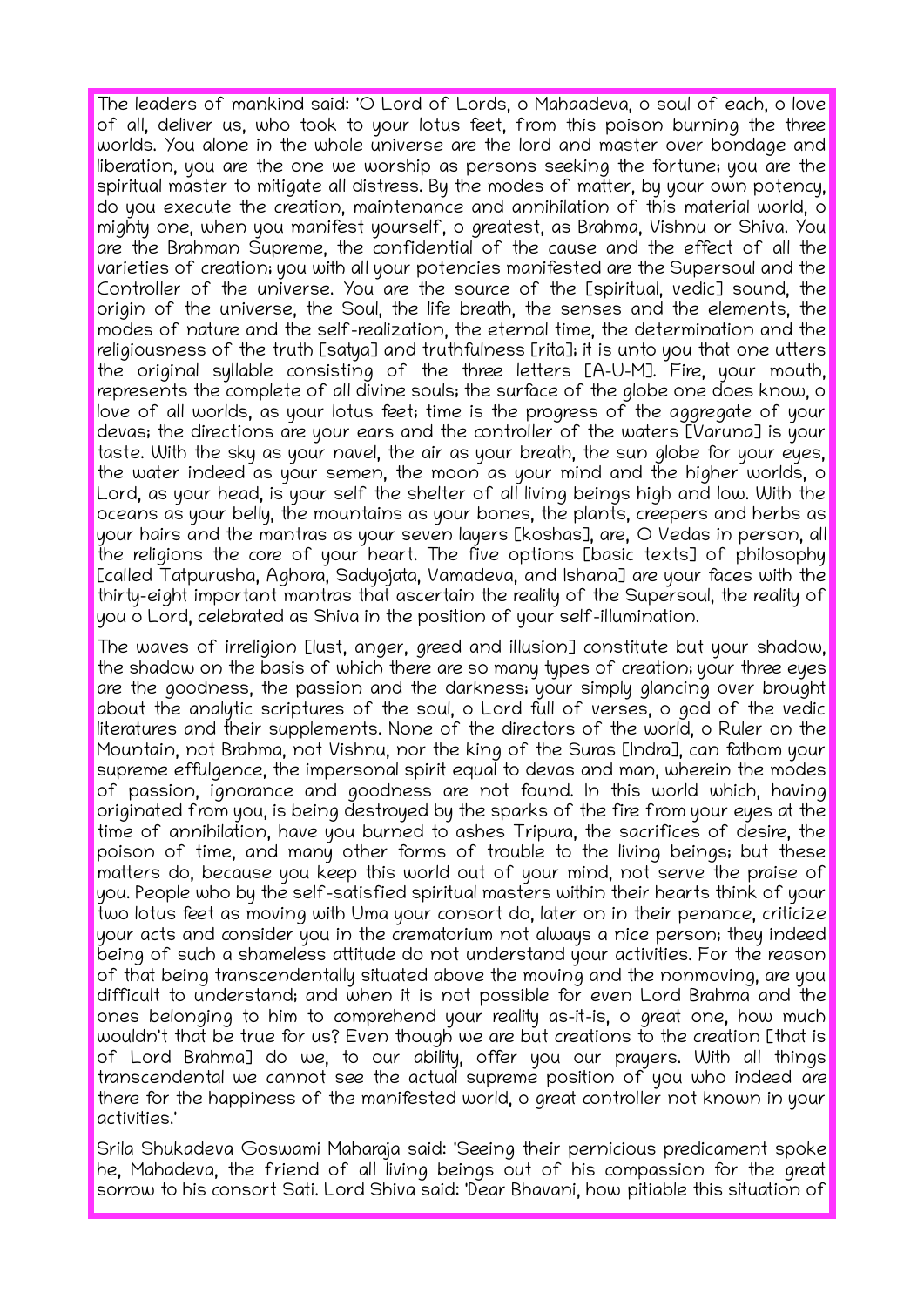all the living beings, just see how threatening the present situation is because of all the poison produced from the churning of the ocean. Feeling responsible for all of their lives must I indeed do something for their safety; considered their master is it my duty to protect the ones suffering. Devotees protect with their own life other living beings who time bound, bewildered by the external energy, are of enmity with one another. Doing good to others o gentle one, is the Soul of All, the Lord, pleased and because the Supreme Personality of the Lord is pleased are also I and all other moving and nonmoving entities happy; let me therefore drink this poison so that there from me will be the well-being of all creatures.'

Srila Shukadeva Goswami Maharaja said: 'Lord Shiva, the well-wisher of the universe, this way addressing Bhavani then began, with the permission of her knowing the best of him, to drink the poison. Mahadeva there to took the widespread Haalahala poison in his hand and drank it compassionately for the good of all living beings. To him exhibited that poison from the water its potency by giving his neck a bluish line, the line that in the eyes of the saintly person is an ornament. The saints as good as always voluntarily take upon them the sufferings of the common people; that action of theirs is truly the highest form of worship of the original person, the complete of the soul. Hearing of that act of Lord Shiva, the deva of devas, the graceful one, was he highly praised by all the people, by the daughter of Daksha, and by Lord Brahma and the Lord of Vaikunthha. And to the little bit that was scattered here and there as he drank from the palm, attended some other known living creatures like scorpions, cobras and other poisonous animals and plants.

It is said that on the Trayodasi (thirteenth moon day) day, the devas and demons realized that they had committed a sin of not praying to lord Shiva and prayed for forgiveness. Lord Shiva forgave them and danced in between the horns of the Nandi's forehead. This time is called Pradhosham. It's said that if anybody prays Lord Shiva in this time, he/she fulfills their wishes and gives them mukti.

DISCLAIMER: Do note that Dipika is not affiliated to any Hindu group or organization. We at Dipika choose to remain an independent repository of spiritual advice. We appreciate that there are variances between organisations and humbly request that if our views differ from yours that you respect our decision not to conform to the prescripts of your particular organisation. We remain committed to spiritual advice which is based on scripture.

Thank you so much for taking the time to read this article. We pray that this article will assist you in some way and we also pray that it helps you to appreciate the beauty and remarkable foresight of our ancient Hindu culture. We wish to educate all readers and demystify the path of Hinduism (Sanatan Dharma). Please feel free to share these articles with friends and family who do not have direct access to our website or articles. If you use the articles in any form including blogs and/or as part of other articles kindly credit our website as a source. We hope that the articles serve as a reference to you and your family when you need clarification of certain topics.